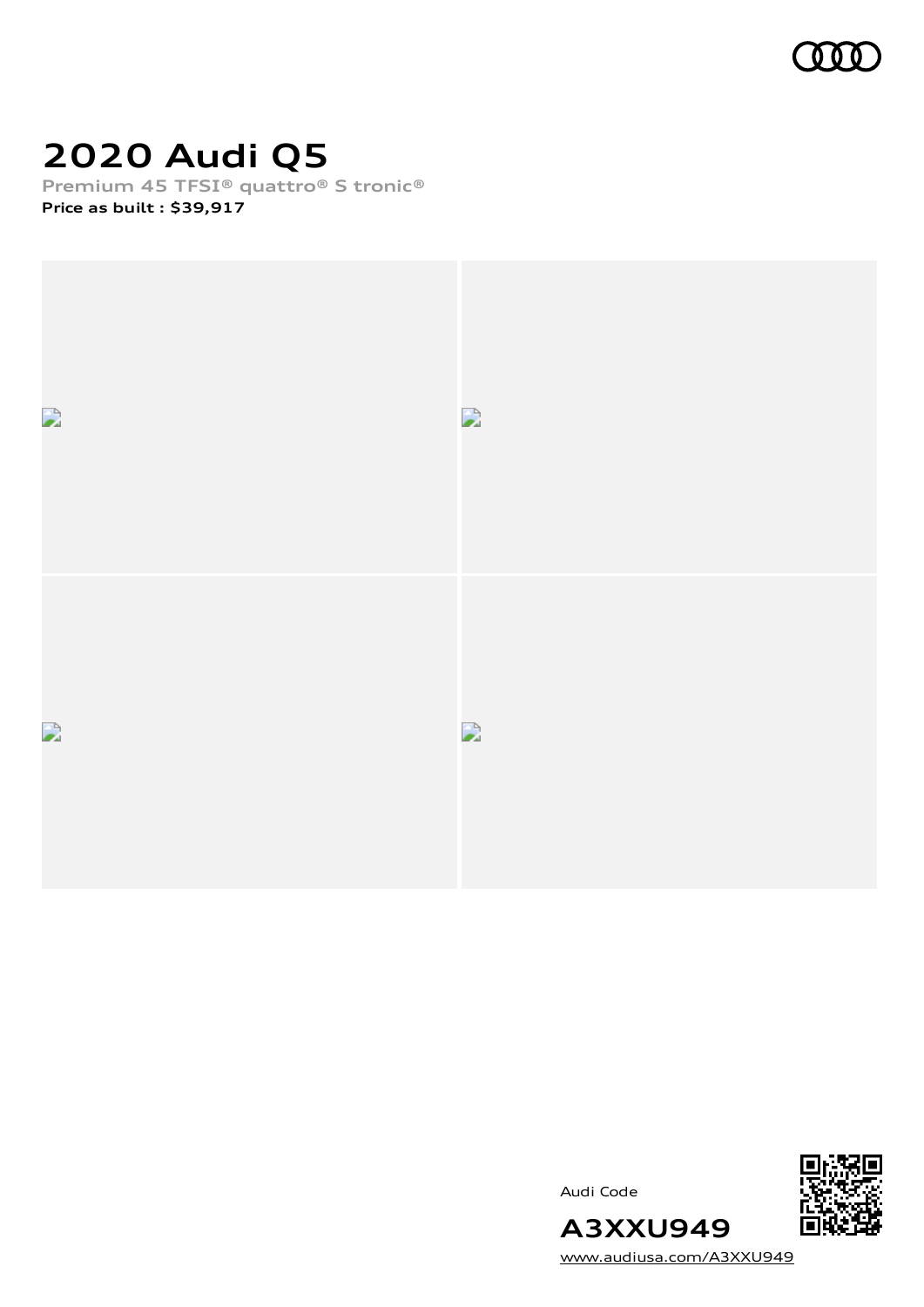## **Summary**

#### **Audi 2020 Audi Q5** Premium 45 TFSI® quattro® S tronic®

**Price as buil[t](#page-8-0)** \$39,917

#### **Exterior colour**

Moonlight Blue metallic

### D

#### **Further Information**

Type of vehicle Used car Mileage 24,546 miles No

**Warranty**

#### **Interior colour**

| Seats     | Black |
|-----------|-------|
| Dashboard | Black |
| Carpet    | Black |
| Headliner | Gray  |

#### **Audi Code** A3XXU949

**Your configuration on www.audiusa.com** [www.audiusa.com/A3XXU949](https://www.audiusa.com/A3XXU949)

**Commission number** b35e84f90a0e0ae75d53

### **Technical Specifications**

Engine type 2.0-liter four-cylinder Displacement/Bore and 1,984/82.5 x 92.8 cc/mm stroke Torque 273 lb-ft@rpm Top track speed 130 mph mph Acceleration (0 - 60 mph) 5.9 seconds seconds Recommended fuel Premium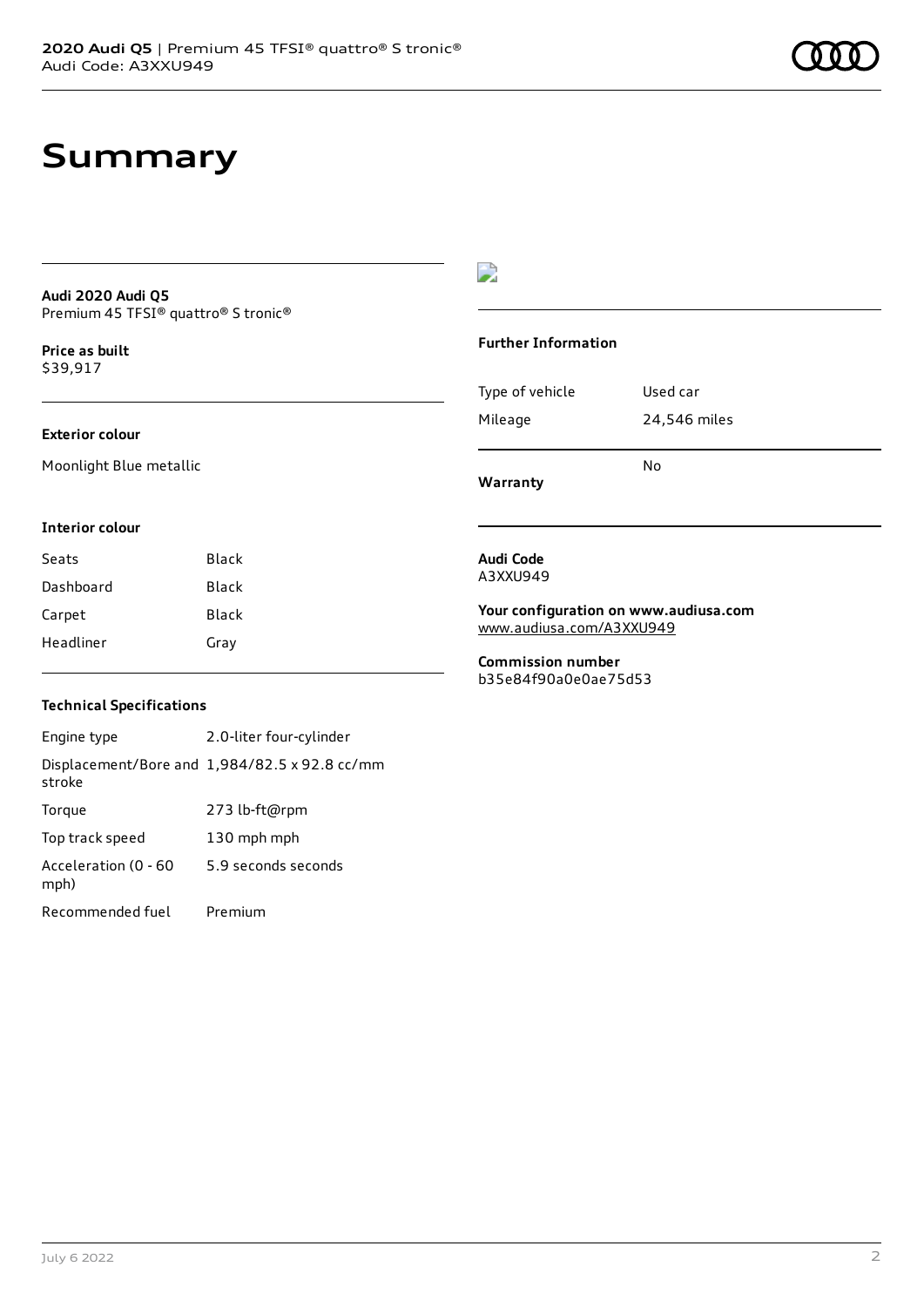

# **Standard features**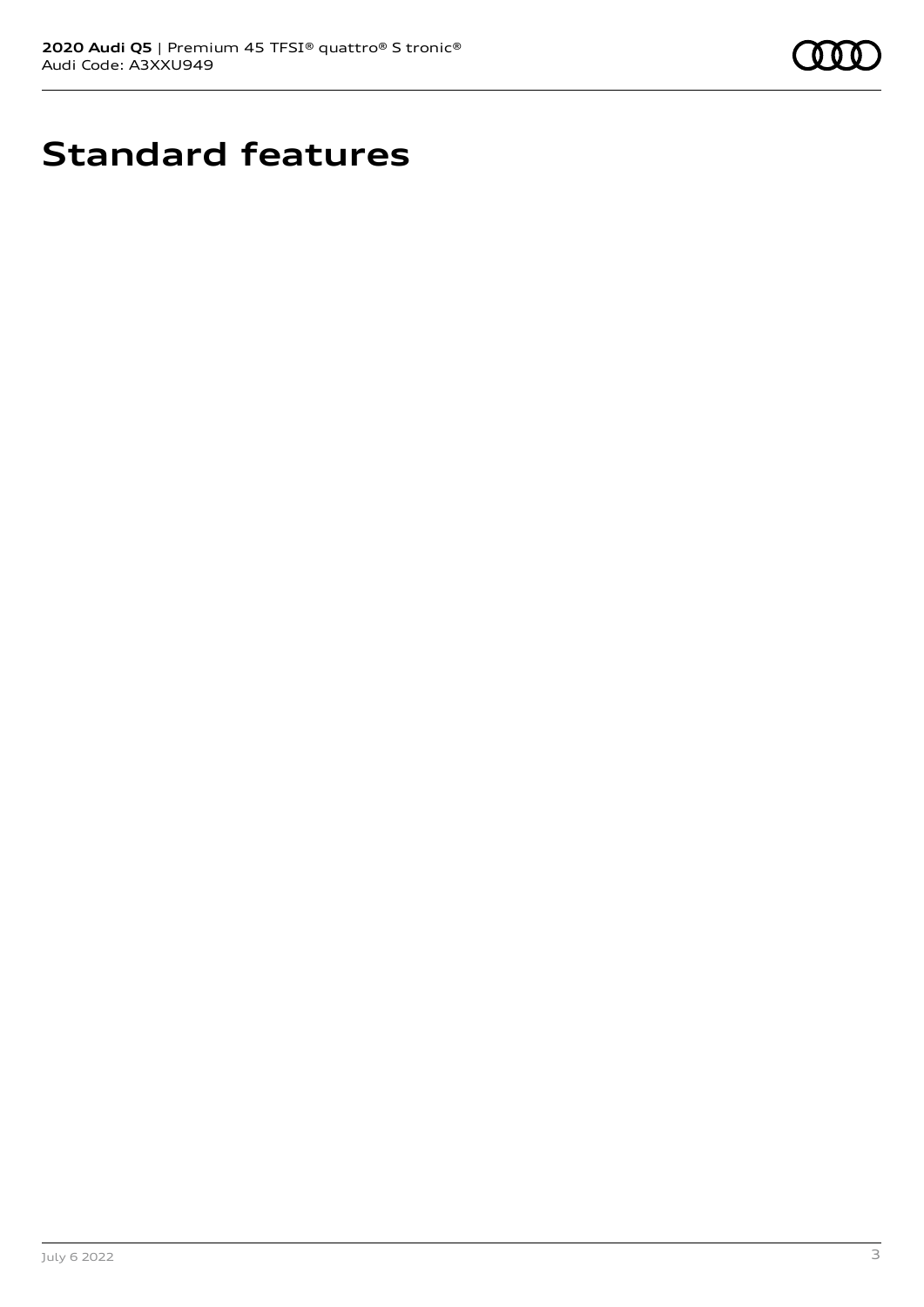## **Dealer remarks**

Premium trim. Heated Leather Seats, Sunroof, Back-Up Camera, All Wheel Drive, Turbo Charged, Alloy Wheels, BLACK PRIVACY TRUNK COVER, AUDI GUARD PROTECTION KIT, CONVENIENCE PLUS PACKAGE, PANORAMIC SUNROOF, CONVENIENCE PACKAGE

#### KEY FEATURES INCLUDE

Leather Seats Rear Spoiler, MP3 Player, Power Liftgate, Onboard Communications System, Aluminum Wheels, Dual Zone A/C, Privacy Glass. Audi Premium with Moonlight Blue metallic exterior and Black interior features a 4 Cylinder Engine with 248 HP at 5000 RPM\*.

#### OPTION PACKAGES

CONVENIENCE PACKAGE Driver Seat Memory, Audi Side Assist, SiriusXM All Access Service, Audi Pre Sense Rear, Audi Advanced Key, keyless engine start/stop & entry - doors and trunk), Auto-Dimming Power Folding Exterior Mirrors, CONVENIENCE PLUS PACKAGE Audi Phone Box, Parking System Plus (Front/Rear Acoustic Sensors), AUDI GUARD PROTECTION KIT All-Weather Floor Mats, Cargo Mat

#### EXPERTS ARE SAYING Great Gas Mileage: 28 MPG Hwy.

#### WHO WE ARE

AUDI SOUTH AUSTIN was the first dealership in the Austin area to be owned by the Hendrick Automotive Group and now the Only Back to Back Audi Magna Award Winning Dealer in Central Texas! We are excited to offer an exceptional buying experience with the Audi Brand and our ability to showcase a Large offering of Pre Owned vehicles. Come visit us in Austin's Newest Audi Showroom. Easy to get to, just off South IH35 Frontage Road on The Motor Mile.

Horsepower calculations based on trim engine configuration. Fuel economy calculations based on original manufacturer data for trim engine configuration. Please confirm the accuracy of the included equipment by calling us prior to purchase.

This Dealership checks the vehicle recall status prior to making any pre-owned vehicle available for sale. Manufacturers and/or NHTSA may announce additional recalls at any time. To inquire about the recall status of this vehicle, visit: <https://vinrcl.safercar.gov/vin/>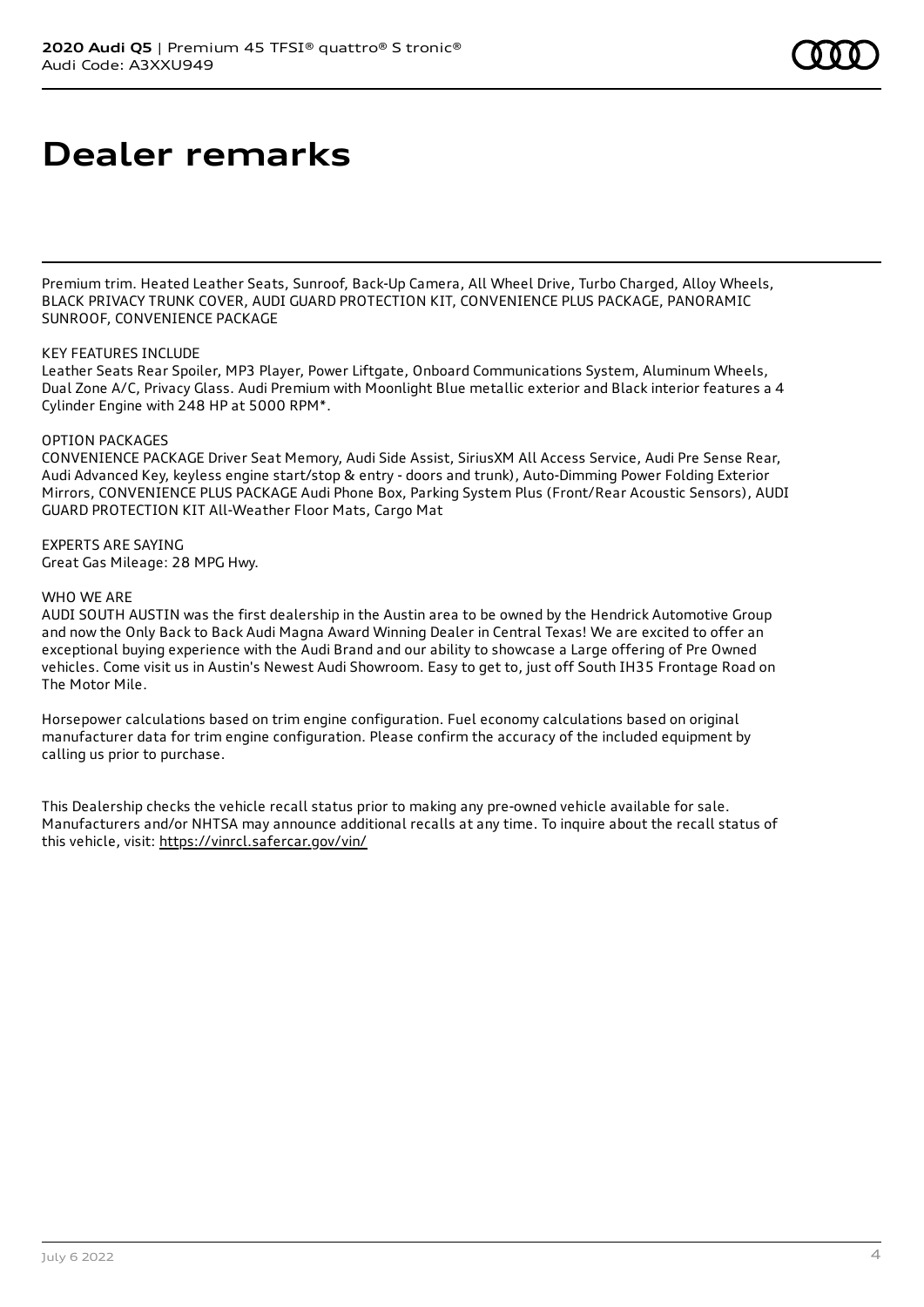# **Technical Specifications**

#### July 6 2022 5

| Engine type                                 | 2.0-liter four-cylinder                       | Steering type                              | Electromechanical power steering                                     |
|---------------------------------------------|-----------------------------------------------|--------------------------------------------|----------------------------------------------------------------------|
| Power Level                                 | 45                                            |                                            | system                                                               |
| Displacement                                | 2.01                                          | Turning diameter, curb- 38.4 ft<br>to-curb |                                                                      |
| Max. output ps/hp                           | 248 @ rpm                                     | Steering ratio                             | 15.8:1                                                               |
| Towing capacity                             | 4,400-lb lb                                   |                                            |                                                                      |
| Torque                                      | 273 lb-ft@rpm                                 | Suspension                                 |                                                                      |
| Valvetrain                                  | 16-valve DOHC with Audi valvelift<br>system   | Front axle                                 | Five-link front suspension                                           |
| Acceleration (0 - 60<br>mph)                | 5.9 seconds seconds                           | Rear axle                                  | Five-link rear suspension                                            |
| Engine block                                | Cast-iron                                     | <b>Brakes</b>                              |                                                                      |
| Induction/fuel injection Turbocharged/TFSI® |                                               |                                            |                                                                      |
| Cylinder head                               | Aluminum-alloy                                | Front brakes                               | 13.3 (ventilated disc) in                                            |
| stroke                                      | Displacement/Bore and 1,984/82.5 x 92.8 cc/mm | Rear brakes                                | 13.0 (ventilated disc) in                                            |
| Top track speed                             | 130 mph mph                                   | <b>Body</b>                                |                                                                      |
| Electrical system                           |                                               | Material                                   | Multi-material body construction<br>(steel and aluminum composition) |
| Alternator                                  | 110-150 A                                     |                                            |                                                                      |
| Battery                                     | 420 A/75 Ah                                   | <b>Warranty   Maintenance</b>              |                                                                      |

**Steering**

Warranty 4-year/50,000-mile Audi New

Vehicle Limited Warranty

### **Transmission | Drivetrain**

**Engineering | Performance**

| Drivetrain type | quattro <sup>®</sup> all-wheel drive with ultra <sup>®</sup><br>technology |
|-----------------|----------------------------------------------------------------------------|
| Transmission    | Seven-speed S tronic <sup>®</sup> dual-clutch<br>automatic transmission    |



### **(1/2)**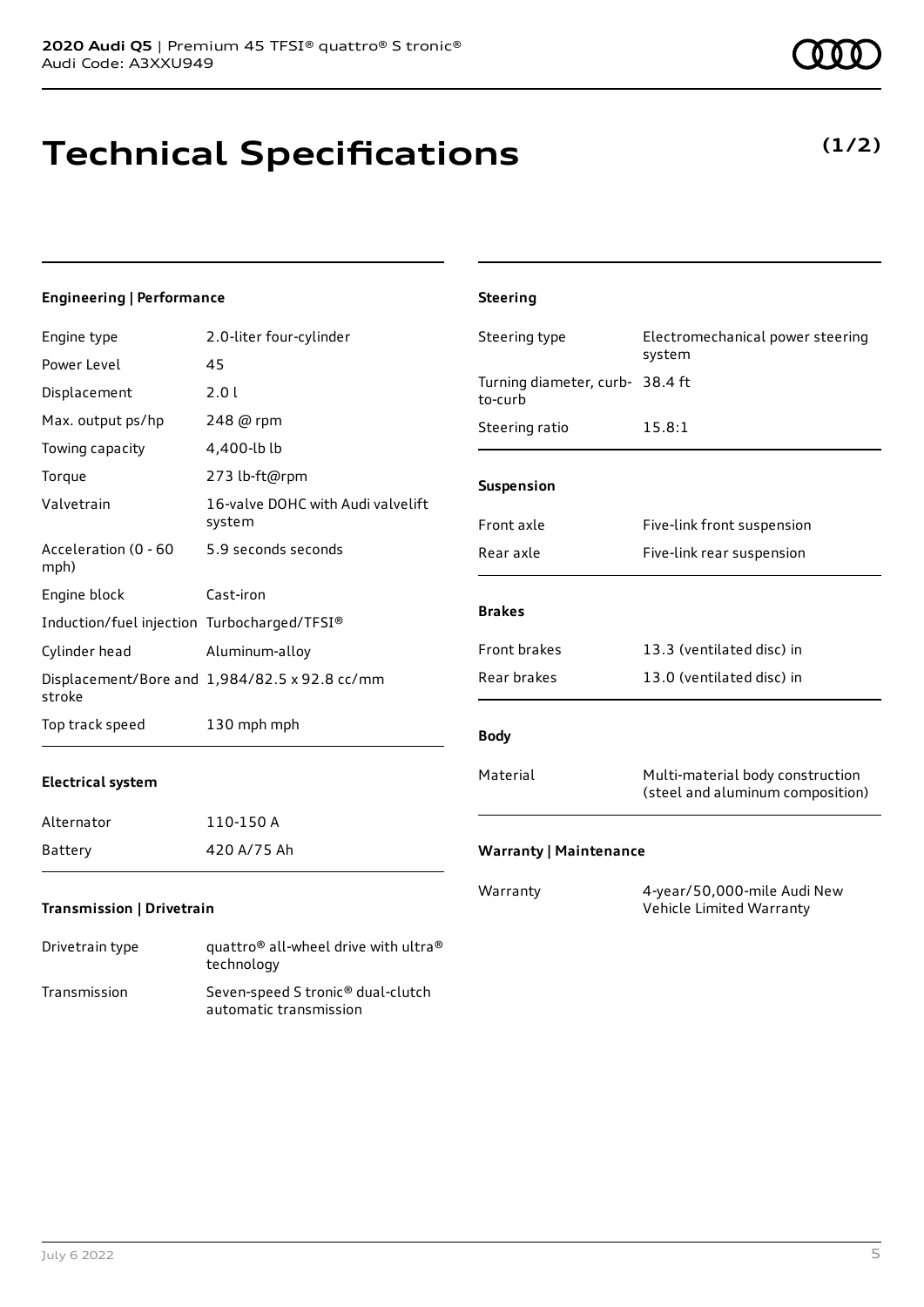## **Technical Specifications**

### **Exterior Measurements**

| Height                           | 65.3 in  |
|----------------------------------|----------|
| Overall width without<br>mirrors | 74.5 in  |
| Length                           | 183.6 in |
| Wheelbase                        | 111.0 in |
| Drag coefficient                 | 0.32 Cw  |
| Overall width with<br>mirrors    | 84.3 in  |
| Track rear                       | 63.3 in  |
| Track front                      | 63.6 in  |
| Curb weight                      | 4045 lb  |
| Ground clearance,<br>loaded      | 8.2 in   |

#### **Interior measurements**

| Seating capacity                          | 5                      |
|-------------------------------------------|------------------------|
| Shoulder room, rear                       | 56.5 in                |
| Head room with front<br>sunroof           | 40.2 in                |
| Leg room, rear                            | 37.8 in                |
| Shoulder room, front                      | 57.7 in                |
| Head room with rear<br>sunroof            | 37.7 in                |
| Head room, rear                           | 39.3 in                |
| Leg room, front                           | 41.0 in                |
| Head room, front                          | 41.7 in                |
| Cargo volume, rear<br>seatbacks up/folded | 25.1/53.1 cu ft, cu ft |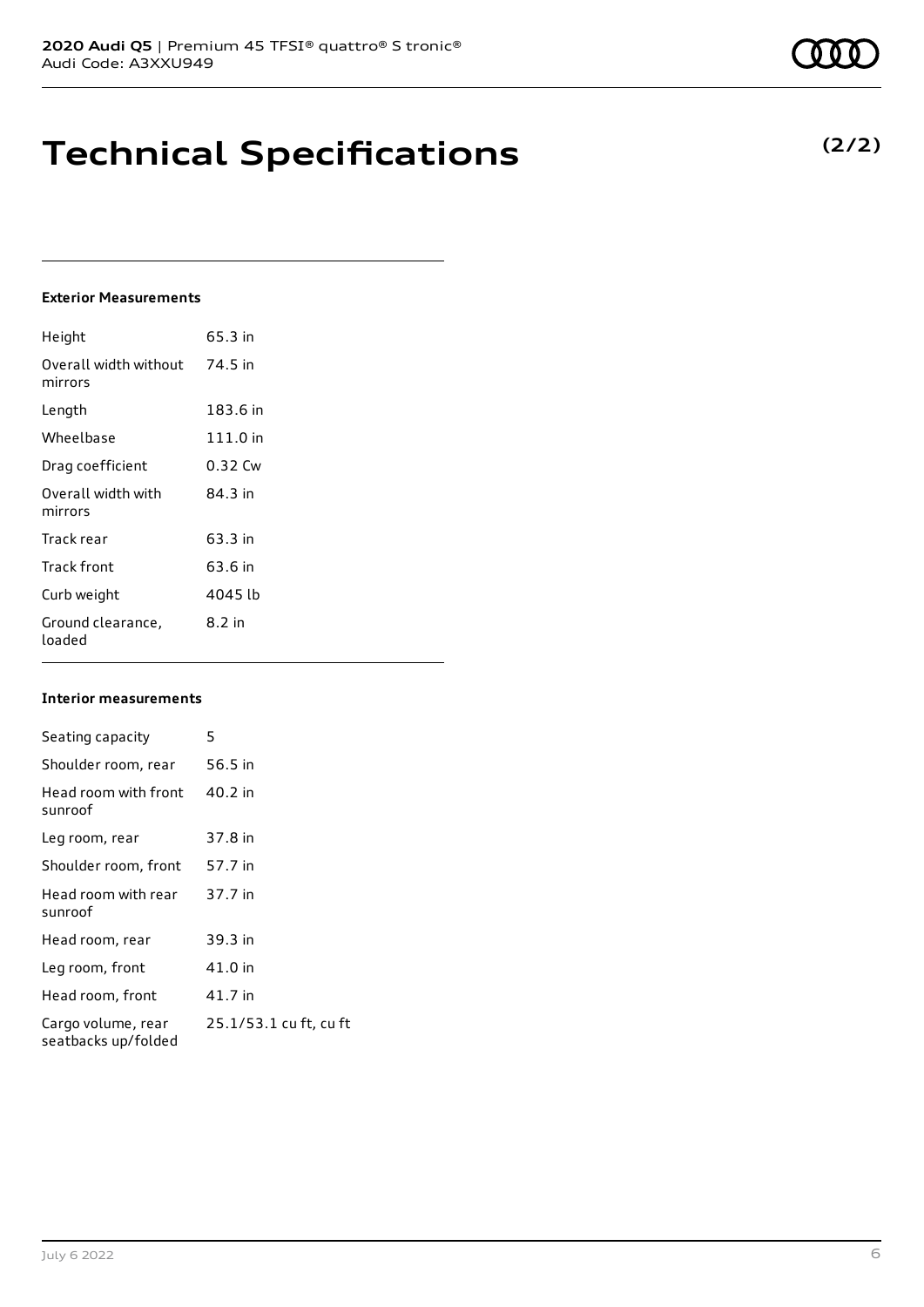### **Consumption- and emission**

**Consumption by NEDC**

combined 24 mpg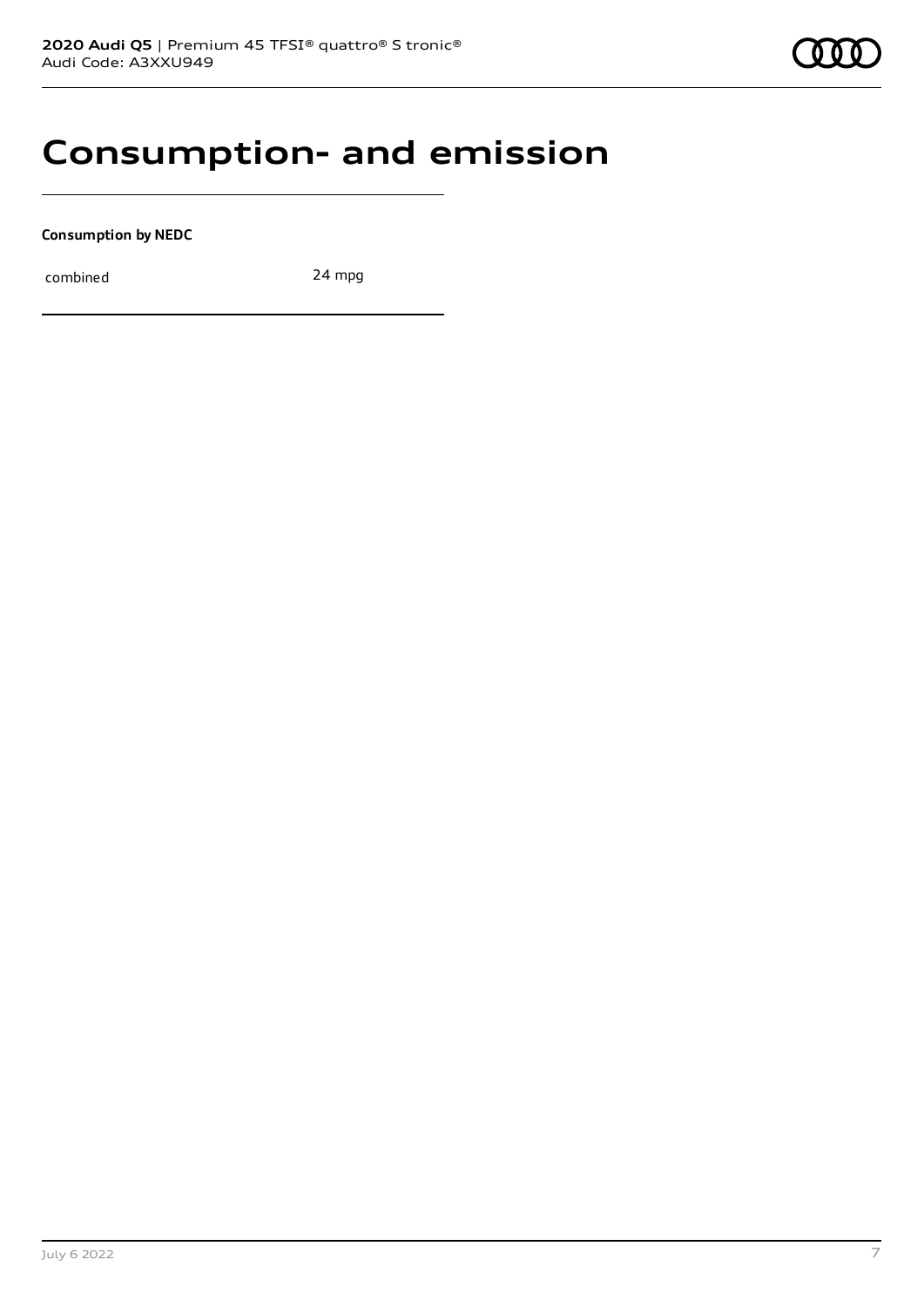## **Contact**

Dealer **Audi South Austin**

4738 S. Ih 35 Frontage Rd. 78745 Austin TX

Phone: 5126606700 FAX: 5126606701

www: [https://www.audisouthaustin.com](https://www.audisouthaustin.com/)